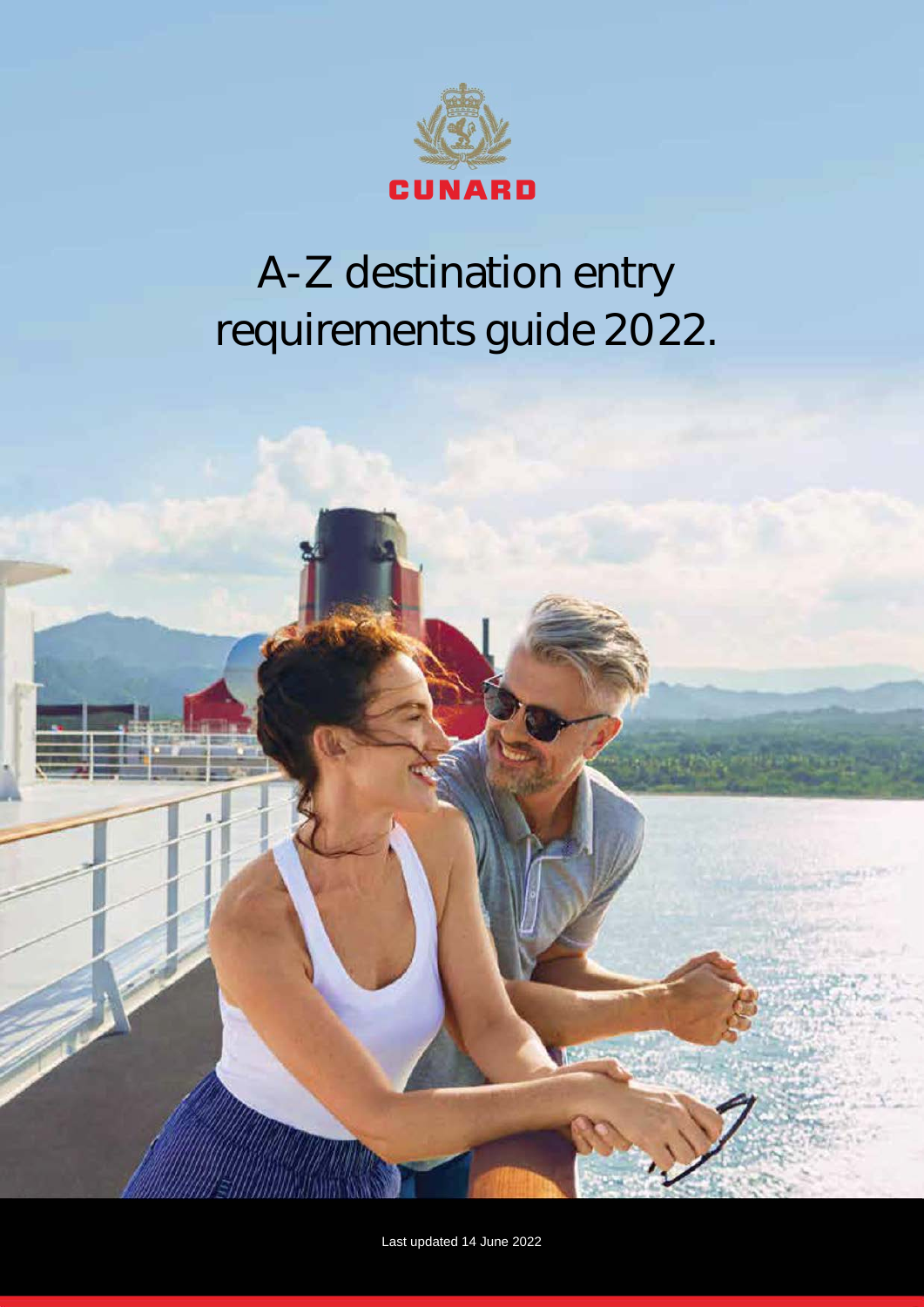|                                                                                                                                                                                         | Destination list.                                                                                                                                                                                          |                                                                                                                                                                                                                                                                                                                                                                                                                                                                                                                                                                                                                                                                                                                 |
|-----------------------------------------------------------------------------------------------------------------------------------------------------------------------------------------|------------------------------------------------------------------------------------------------------------------------------------------------------------------------------------------------------------|-----------------------------------------------------------------------------------------------------------------------------------------------------------------------------------------------------------------------------------------------------------------------------------------------------------------------------------------------------------------------------------------------------------------------------------------------------------------------------------------------------------------------------------------------------------------------------------------------------------------------------------------------------------------------------------------------------------------|
|                                                                                                                                                                                         | $\longrightarrow$ $\longrightarrow$ $\longrightarrow$ $\longrightarrow$                                                                                                                                    |                                                                                                                                                                                                                                                                                                                                                                                                                                                                                                                                                                                                                                                                                                                 |
| per person.                                                                                                                                                                             |                                                                                                                                                                                                            | The Covid-19 entry requirements on your voyage will vary from port to port. We appreciate this<br>might cause some confusion, which is why we've put together this handy A-Z guide to help you<br>find the specific Covid-19 testing requirements for the countries you will be travelling to once<br>you have embarked in Southampton. Once on board any tests you may need to go ashore will<br>be available to purchase, at a cost of \$25 per antigen test per person and \$35 per PCR test                                                                                                                                                                                                                 |
| and disembarking outside of the UK.                                                                                                                                                     |                                                                                                                                                                                                            | Please note that all the information in this guide is only applicable when in line with our latest<br>Covid-19 vaccination and testing policy, please click here for more information. Also, the<br>information in this guide is based on requirements stipulated by the relevant port authorities as<br>being correct for those arriving by cruise ship. As such, this guidance may differ from that<br>published on various government websites. Of course, this is an ever-changing situation and we<br>will do all we can to keep you updated if or when any of this information changes. This document<br>will be updated regularly with all information regarding entry requirements, including embarking |
|                                                                                                                                                                                         |                                                                                                                                                                                                            | During your holiday, destinations and venues ashore on your itinerary may have various<br>documentation requirements. You're responsible for meeting the entry requirements of each<br>destination and any venues you may visit ashore, regardless of whether you've booked a Cunard<br>shore experience or are exploring independently. Please retain your proof of vaccination status<br>throughout your holiday and keep this to hand when going ashore in case it is required.                                                                                                                                                                                                                              |
|                                                                                                                                                                                         |                                                                                                                                                                                                            | To find out more about your holiday destinations, click on the relevant countries below.                                                                                                                                                                                                                                                                                                                                                                                                                                                                                                                                                                                                                        |
| Aruba<br>Australia<br><b>Barbados</b><br>Belgium<br><b>Bermuda</b><br>Canada<br>Costa Rica<br>Croatia<br>Curaçao<br><b>Denmark</b><br>Dominica<br>Egypt<br>Estonia<br>Finland<br>France | Germany<br>Gibraltar<br>Greece<br>Guernsey<br>Iceland<br>Indonesia<br><b>Italy</b><br>Lithuania<br>Mexico<br><b>Netherlands</b><br>New Zealand<br>Norway<br>Oman<br>Panama<br>Portugal (including Madeira) | <b>Saint Kitts and Nevis</b><br><b>Saint Lucia</b><br>Singapore<br><b>Sint Maarten</b><br>Spain (including Canary Islands)<br>Sri Lanka<br>Sweden<br><b>Turks and Caicos Islands</b><br>UK (Southampton)<br><b>USA</b><br>USA - Alaska<br>Virgin Islands, British<br>Virgin Islands, U.S.                                                                                                                                                                                                                                                                                                                                                                                                                       |
|                                                                                                                                                                                         |                                                                                                                                                                                                            | Click the home icon $\bigcap$ on any page to come back to this contents page.                                                                                                                                                                                                                                                                                                                                                                                                                                                                                                                                                                                                                                   |
| Last updated 14 June 2022                                                                                                                                                               |                                                                                                                                                                                                            |                                                                                                                                                                                                                                                                                                                                                                                                                                                                                                                                                                                                                                                                                                                 |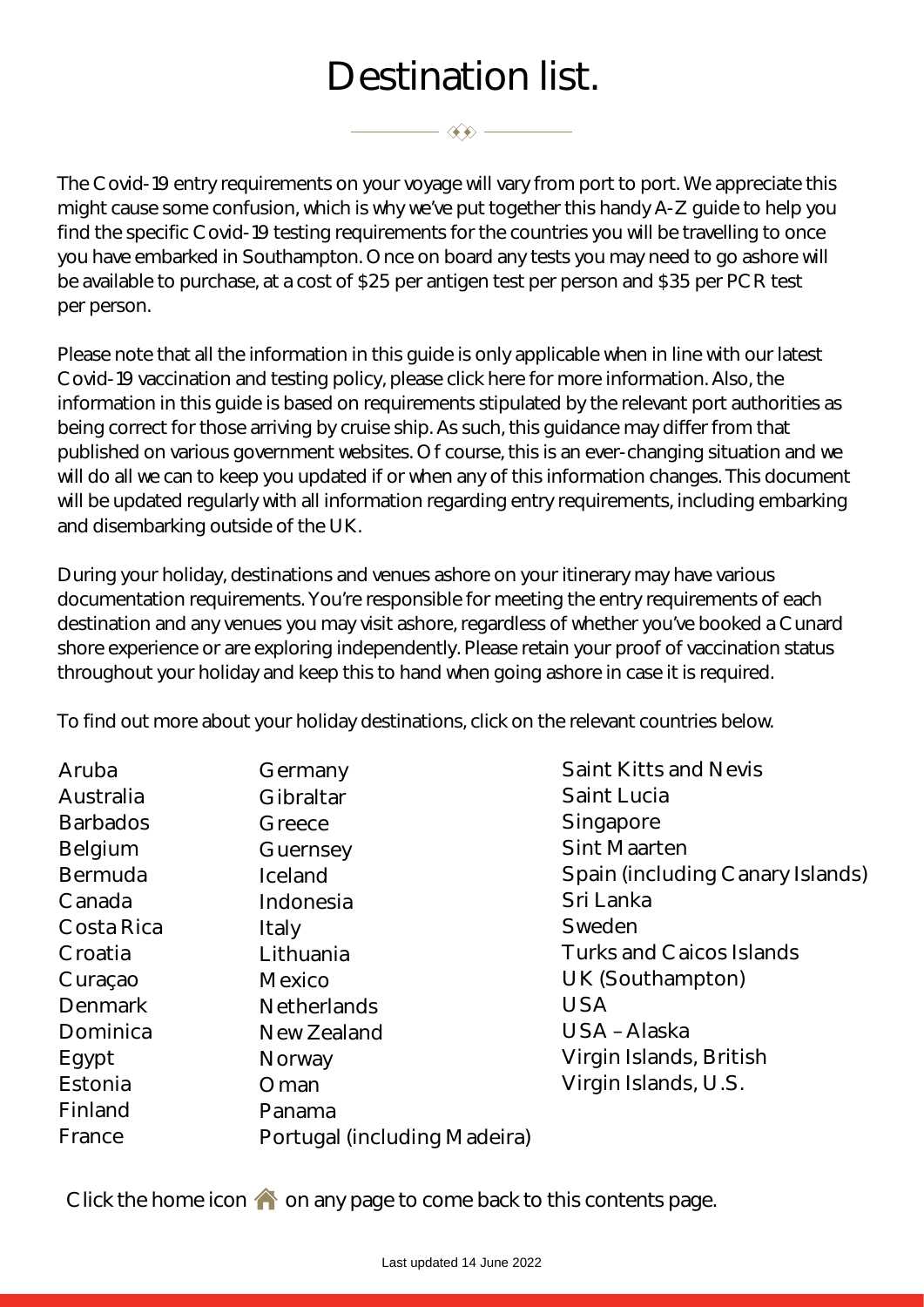$\longrightarrow$   $\longrightarrow$   $\longrightarrow$   $\longrightarrow$ 



## <span id="page-2-0"></span>Aruba (Oranjestad)

Will I need to fill out a Passenger Locator Form for this destination?

A Passenger Locator Form is currently not required for this port.

Before going ashore at this destination, am I required to have an on board Covid-19 test?

No.

To go ashore at this destination, do I need to book a Cunard shore experience?

No.

Additional information

Australia (Fremantle, Adelaide, Melbourne, Sydney, Airlie Beach, Cairns, Port Douglas, Darwin, Esperance, Kangaroo Island, Burnie, Hobart, Port Arthur) No.<br>Ustralia (Frem<br>arwin, Esperal<br>Will I need to fill ou<br>We're currently mo<br>before departure.<br>Before going asho<br>Please see above.<br>To go ashore at th<br>Please see above.

Will I need to fill out a Passenger Locator Form for this destination?

We're currently monitoring the guidance for travel and will update information for this port approximately 8 weeks before departure.

Before going ashore at this destination, am I required to have an on board Covid-19 test?

Please see above.

To go ashore at this destination, do I need to book a Cunard shore experience?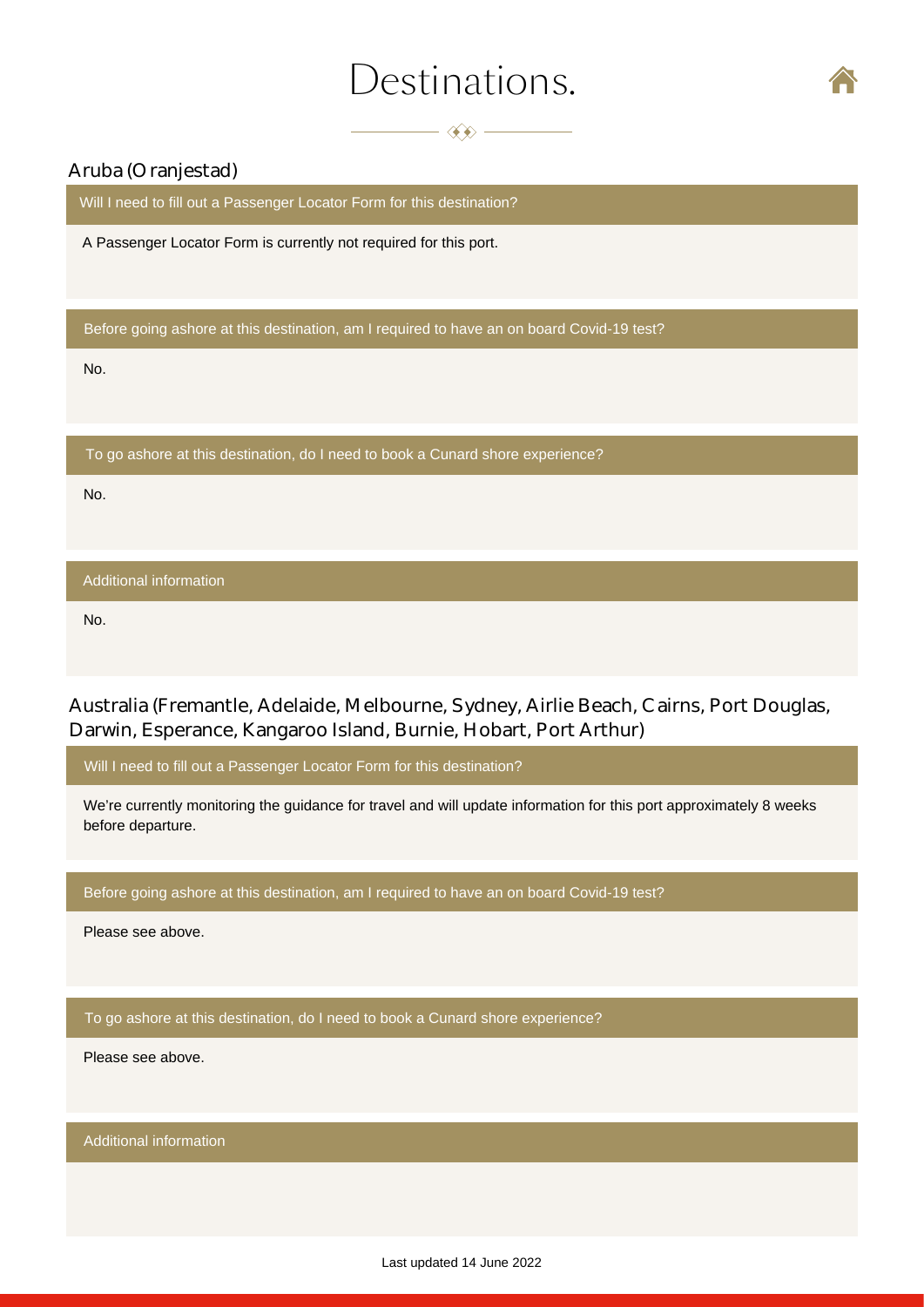$\longrightarrow$   $\bullet$   $\rightarrow$ 



### <span id="page-3-0"></span>Barbados (Bridgetown)

Will I need to fill out a Passenger Locator Form for this destination?

No.

Before going ashore at this destination, am I required to have an on board Covid-19 test?

No.

No.<br>To g<br>No. To go ashore at this destination, do I need to book a Cunard shore experience?

No.

### Additional information

All passengers flying to Barbados must take a PCR test 3 days pr[ior to arrival and download](https://travelform.gov.bb/home) BMISafe or use travelform.gov.bb/home to upload their test results at least 24 hrs before arrival in Barbados.

### Belgium (Zeebrugge)

Will I need to fill out a Passenger Locator Form for this destination?

No.

No. No. Before going ashore at this destination, am I required to have an on board Covid-19 test?

No.

To go ashore at this destination, do I need to book a Cunard shore experience?

No.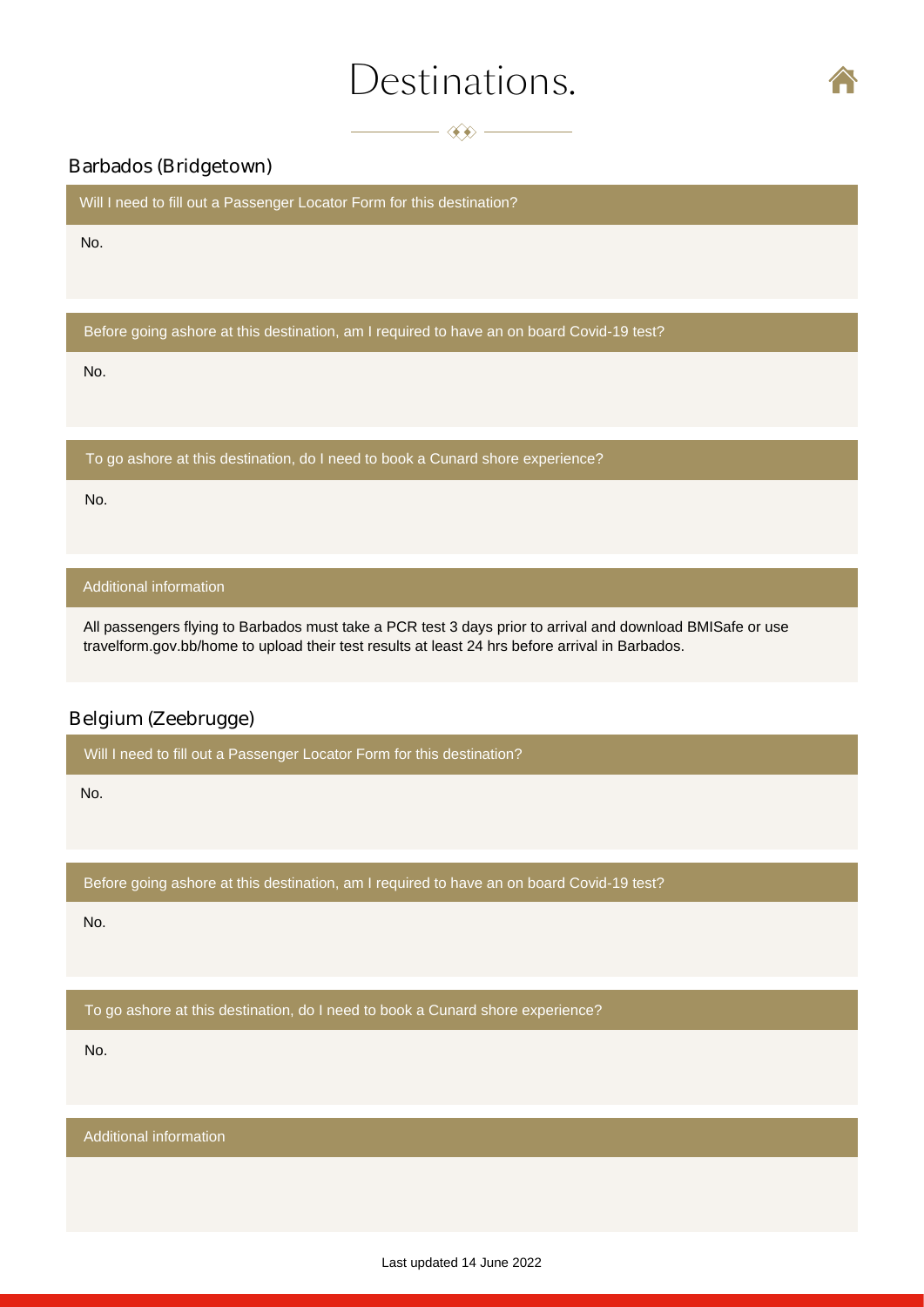$\longrightarrow$   $\bullet$   $\rightarrow$ 



### <span id="page-4-0"></span>Bermuda (Hamilton)

We're currently monitoring the guidance for travel and will update information for this port approximately 8 weeks before departure.

Please see above.

Please see above.

Canada (Vancouver, Victoria, Halifax, Sydney Nova Scotia, Québec, Saguenay, Sept-Îles)

. Please see additional information.

No.

No.

Before sailing into Canada, guests must create a profile and upload required documentation to ArriveCAN, Canada's entry requirements program. ArriveCAN is available via the web or as an app for iOS and Android. You We'll reeal to fill out a Passenger Locator Form for this destivation?<br>We'll real comparing the guidance for travel and will update information for this port approximately 8 we<br>below dependent.<br>Below dependent at this dest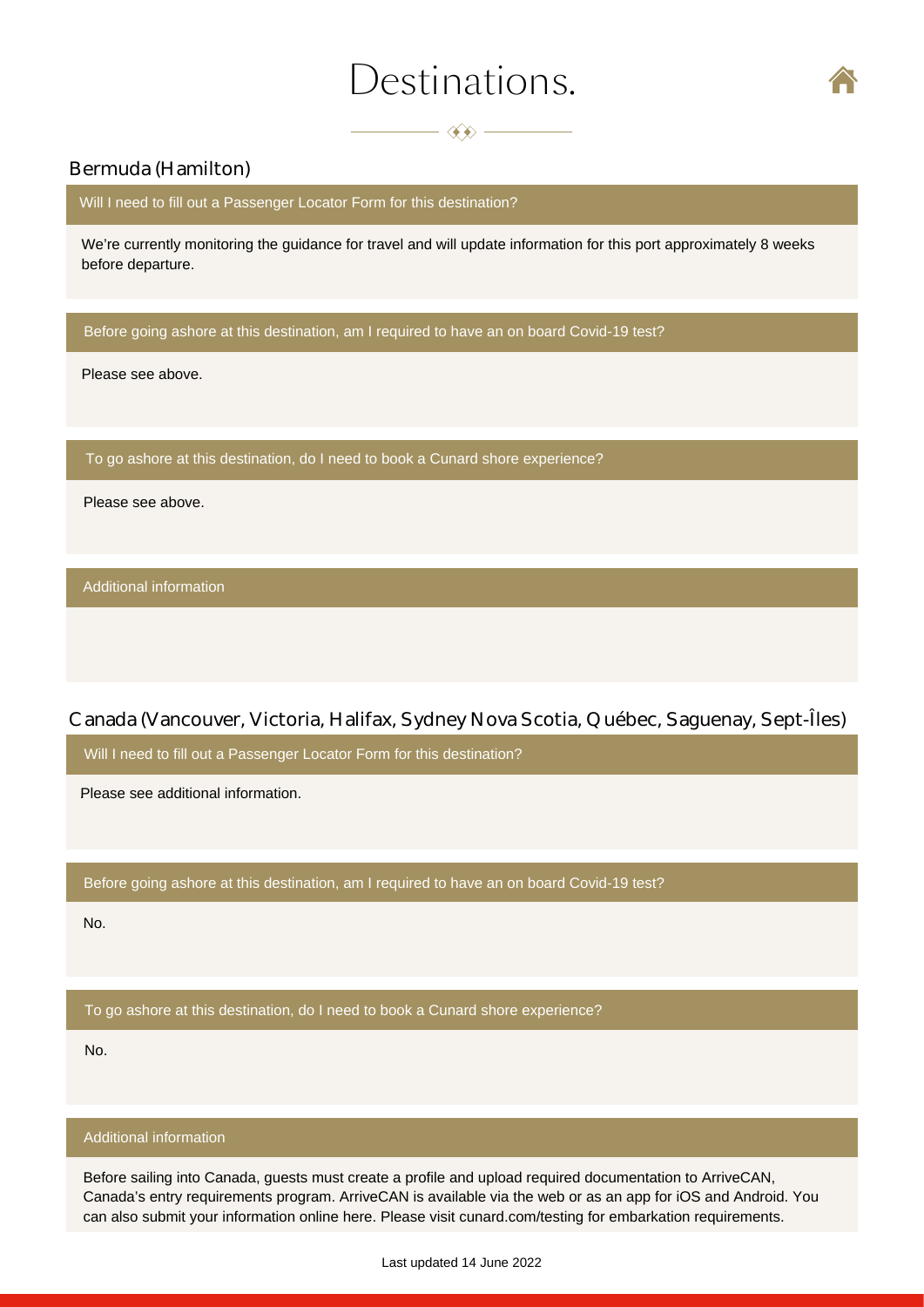$\longrightarrow$   $\bullet$   $\rightarrow$ 



Will I need to fill out a Passenger Locator Form for this destination?

No.

Before going ashore at this destination, am I required to have an on board Covid-19 test?

No.

To go ashore at this destination, do I need to book a Cunard shore experience?

No.

Additional information

Children over 5 years old must be vaccinated to go ashore.

# <span id="page-5-0"></span>Costa Rica (Puntarenas)<br>
Will I need to fill out a Passenger<br>
No.<br>
Before going ashore at this destin<br>
No.<br>
To go ashore at this destination,<br>
No.<br>
Additional information<br>
Children over 5 years old must be<br>
Croatia (Dubrov

Will I need to fill out a Passenger Locator Form for this destination?

No.

Before going ashore at this destination, am I required to have an on board Covid-19 test?

No.

To go ashore at this destination, do I need to book a Cunard shore experience?

No.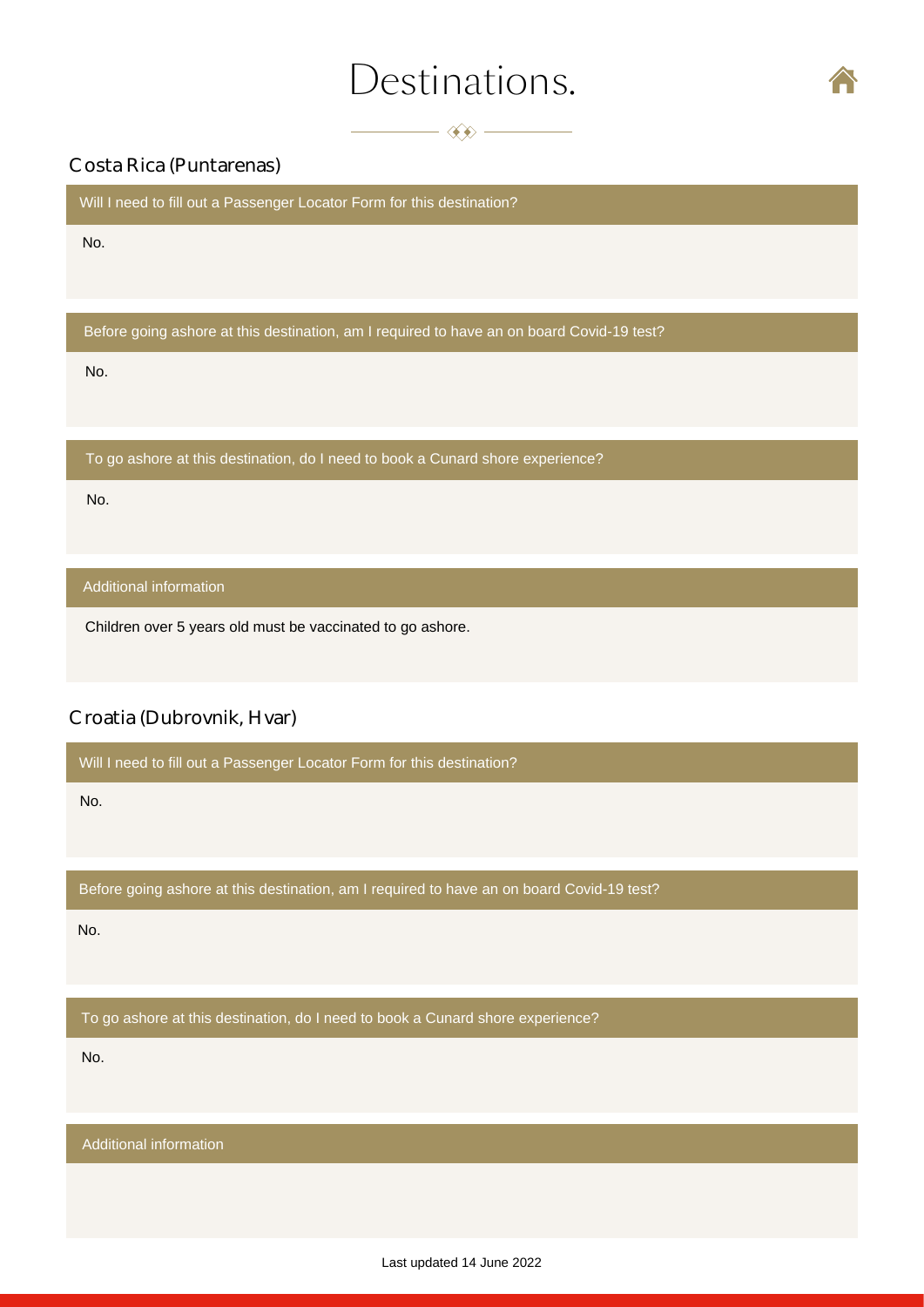$\longrightarrow$   $\bullet$   $\longrightarrow$ 



Will I need to fill out a Passenger Locator Form for this destination?

No.

Before going ashore at this destination, am I required to have an on board Covid-19 test?

No.

To go ashore at this destination, do I need to book a Cunard shore experience?

No.

Additional information

# <span id="page-6-0"></span>Curaçao<br>
Will I need to fill out a Passenger Locator F<br>
No.<br>
Before going ashore at this destination, an<br>
No.<br>
To go ashore at this destination, do I need<br>
No.<br>
Additional information<br>
Denmark (Copenhagen, Skagen)

Will I need to fill out a Passenger Locator Form for this destination?

No.

Before going ashore at this destination, am I required to have an on board Covid-19 test?

No.

To go ashore at this destination, do I need to book a Cunard shore experience?

No.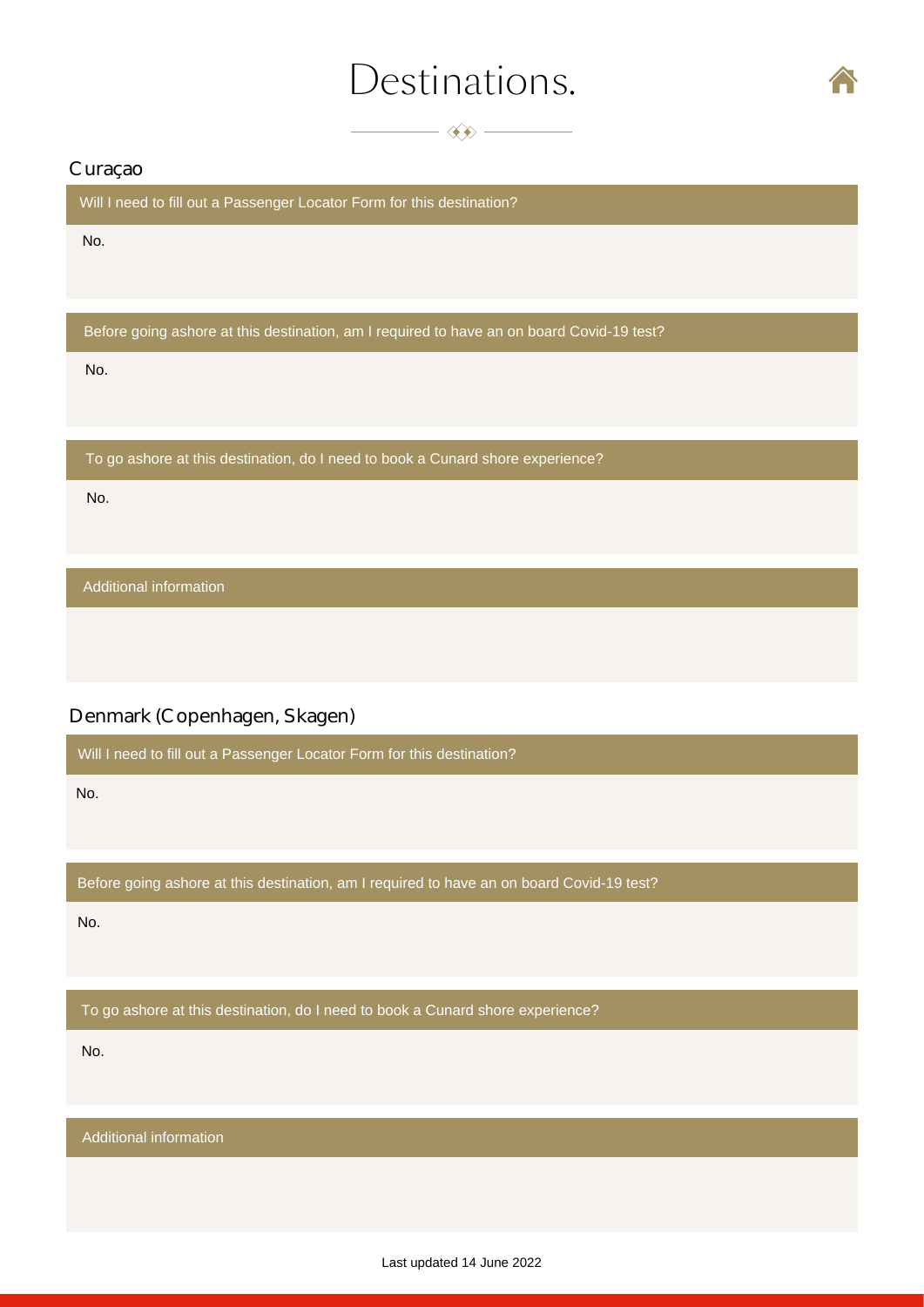$\longrightarrow$  400  $\longrightarrow$ 



No.

Before going ashore at this destination, am I required to have an on board Covid-19 test?

No.

To go ashore at this destination, do I need to book a Cunard shore experience?

No.

Additional information

No.

# Egypt (Port Said, Suez, Safaga)

Will I need to fill out a Passenger Locator Form for this destination?

<span id="page-7-0"></span>We're currently monitoring the guidance for travel and will update information for this port approximately 8 weeks before departure. Dominica (Roseau)<br>
Will I need to fill out a Passenger Locator Form for this destination?<br>
No.<br>
Before going ashore at this destination, am I required to have an o<br>
No.<br>
To go ashore at this destination, do I need to book

Before going ashore at this destination, am I required to have an on board Covid-19 test?

Please see above.

To go ashore at this destination, do I need to book a Cunard shore experience?

Please see above.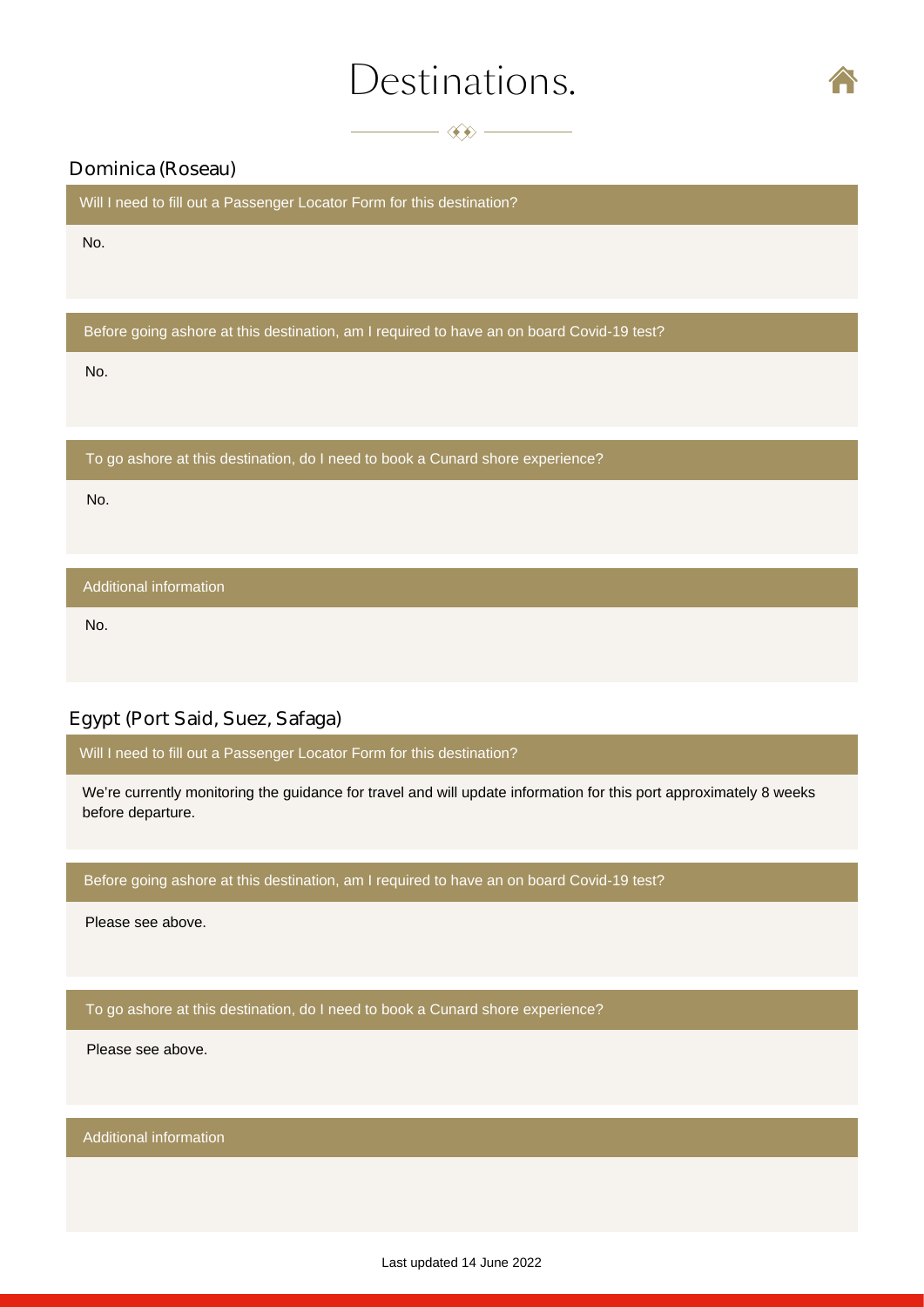$\longrightarrow$   $\circledast$ 



<span id="page-8-0"></span>Estonia (Tallinn)<br>Will I need to fill out a Passenger Locator Form for this destination?

No.

Before going ashore at this destination, am I required to have an on board Covid-19 test?

No.

To go ashore at this destination, do I need to book a Cunard shore experience?

No.

# Additional information<br>
inland (Helsinki)<br>
Will I need to fill out a<br>
No.<br>
Before going ashore a<br>
No.<br>
To go ashore at this o<br>
No.<br>
Additional information

No.

Finland (Helsinki)<br>
Will I need to fill out a Passenger Locator Form for this destination?<br>
No.<br>
Before going ashore at this destination, am I required to have an on bo<br>
No.<br>
To go ashore at this destination, do I need to Before going ashore at this destination, am I required to have an on board Covid-19 test?

No.

To go ashore at this destination, do I need to book a Cunard shore experience?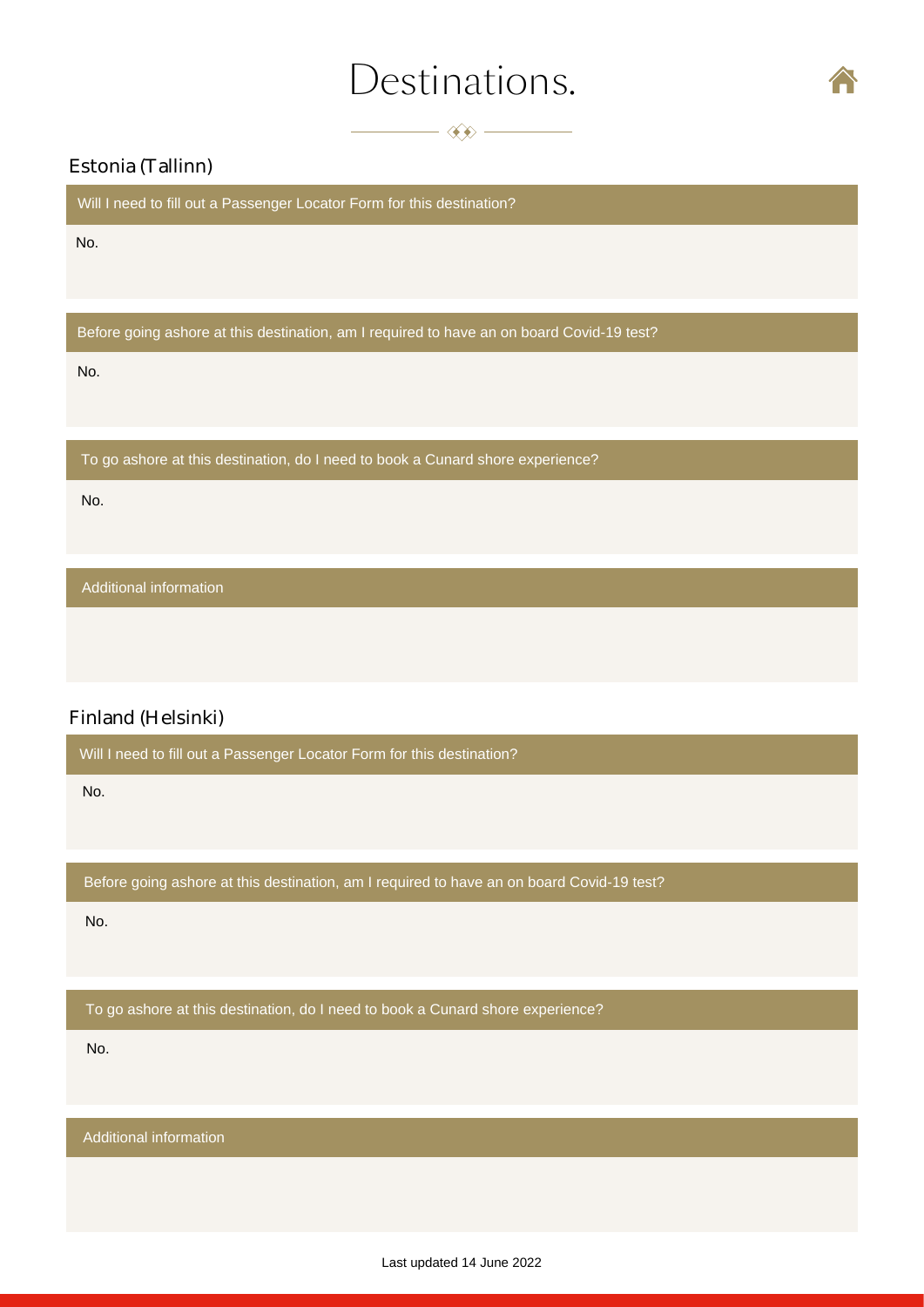

# $-\left\langle \!\!\!\left\langle \!\!\!\left\langle \!\!\!\left\langle \!\!\!\left\langle \!\!\!\left\langle \!\!\!\left\langle \!\!\!\left\langle \!\!\!\left\langle \!\!\!\left\langle \!\!\!\left\langle \!\!\!\left\langle \!\!\!\left\langle \!\!\!\left\langle \!\!\!\left\langle \!\!\!\left\langle \!\!\!\left\langle \!\!\!\left\langle \!\!\!\left\langle \!\!\!\left\langle \!\!\!\left\langle \!\!\!\left\langle \!\!\!\left\langle \!\!\!\left\langle \!\!\!\left\langle \!\!\!\left\langle \!\!\!\left\langle \!\!\!\left\langle \!\!\!\left\langle \!\!\!\left\langle \!\!\!\left\langle \!\!\!\left\$

<span id="page-9-0"></span>France (Brest, Cherbourg, Villefranche, Cannes, Ajaccio, Le Havre, Marseilles, Toulon)<br>Will I need to fill out a Passenger Locator Form for this destination?

No.

Before going ashore at this destination, am I required to have an on board Covid-19 test?

No.

To go ashore at this destination, do I need to book a Cunard shore experience?

No.

Additional information

No.

Germany (Hamburg)<br>
Will I need to fill out a Passenger Locator Form for this destination?<br>
No.<br>
Before going ashore at this destination, am I required to have an on bo<br>
No.<br>
To go ashore at this destination, do I need to b Before going ashore at this destination, am I required to have an on board Covid-19 test?

No.

To go ashore at this destination, do I need to book a Cunard shore experience?

No.

Additional information

For the latest embarkation requirements please visit [cunard.com/testing](www.cunard.com/testing)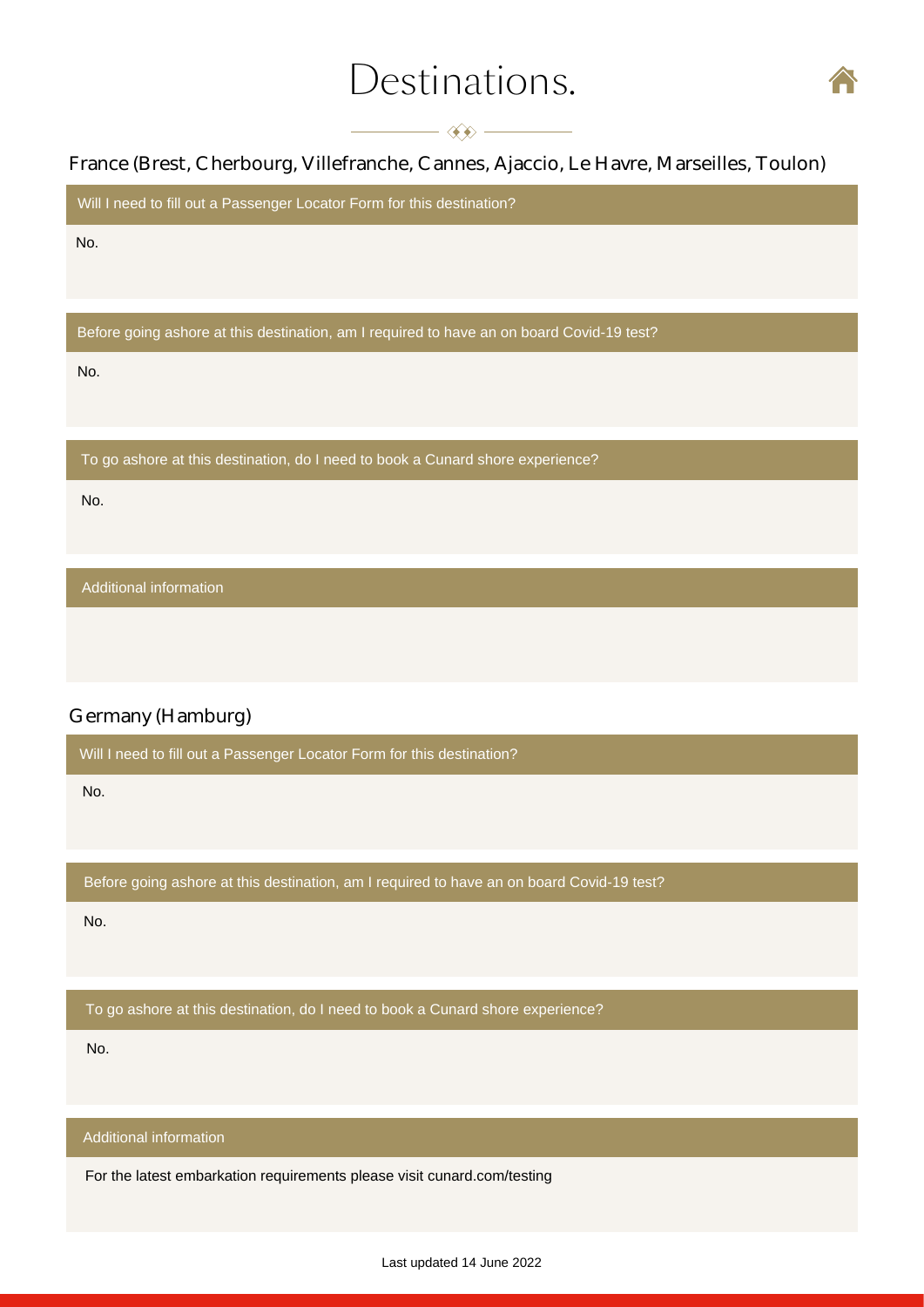$\longrightarrow$   $\longrightarrow$   $\longrightarrow$ 



<span id="page-10-0"></span>Gibraltar<br>Will I need to fill out a Passenger Locator Form for this destination?

No.

Before going ashore at this destination, am I required to have an on board Covid-19 test?

No.

To go ashore at this destination, do I need to book a Cunard shore experience?

No.

Additional information

No.

No.

Greece (Corfu, Heraklion)<br>
Will I need to fill out a Passenger Locator Form for this destination?<br>
No.<br>
Before going ashore at this destination, am I required to have an on bo<br>
An antigen test is required for unvaccinated Before going ashore at this destination, am I required to have an on board Covid-19 test?

An antigen test is required for unvaccinated guests aged six years and over.

To go ashore at this destination, do I need to book a Cunard shore experience?

No.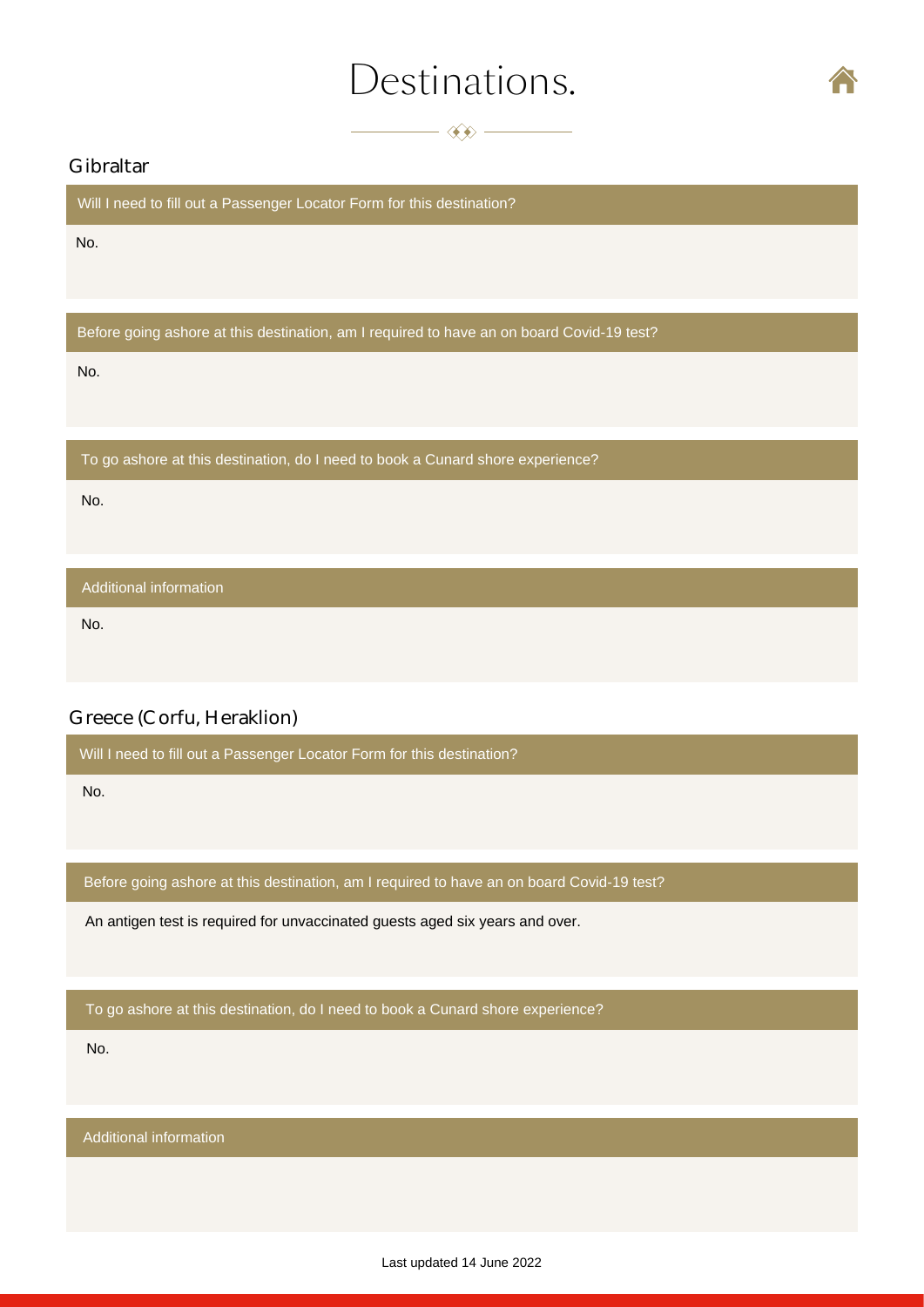$\longrightarrow$   $\bullet$   $\rightarrow$ 



### <span id="page-11-0"></span>Guernsey (St Peter Port)

Will I need to fill out a Passenger Locator Form for this destination?

No.

Before going ashore at this destination, am I required to have an on board Covid-19 test?

No.

To go ashore at this destination, do I need to book a Cunard shore experience?

No.

Additional information

# Iceland (Akureyri, Ísafjörður, Reykjavik)

Will I need to fill out a Passenger Locator Form for this destination?

No.

Before going ashore at this destination, am I required to have an on board Covid-19 test?

No.

To go ashore at this destination, do I need to book a Cunard shore experience?

No.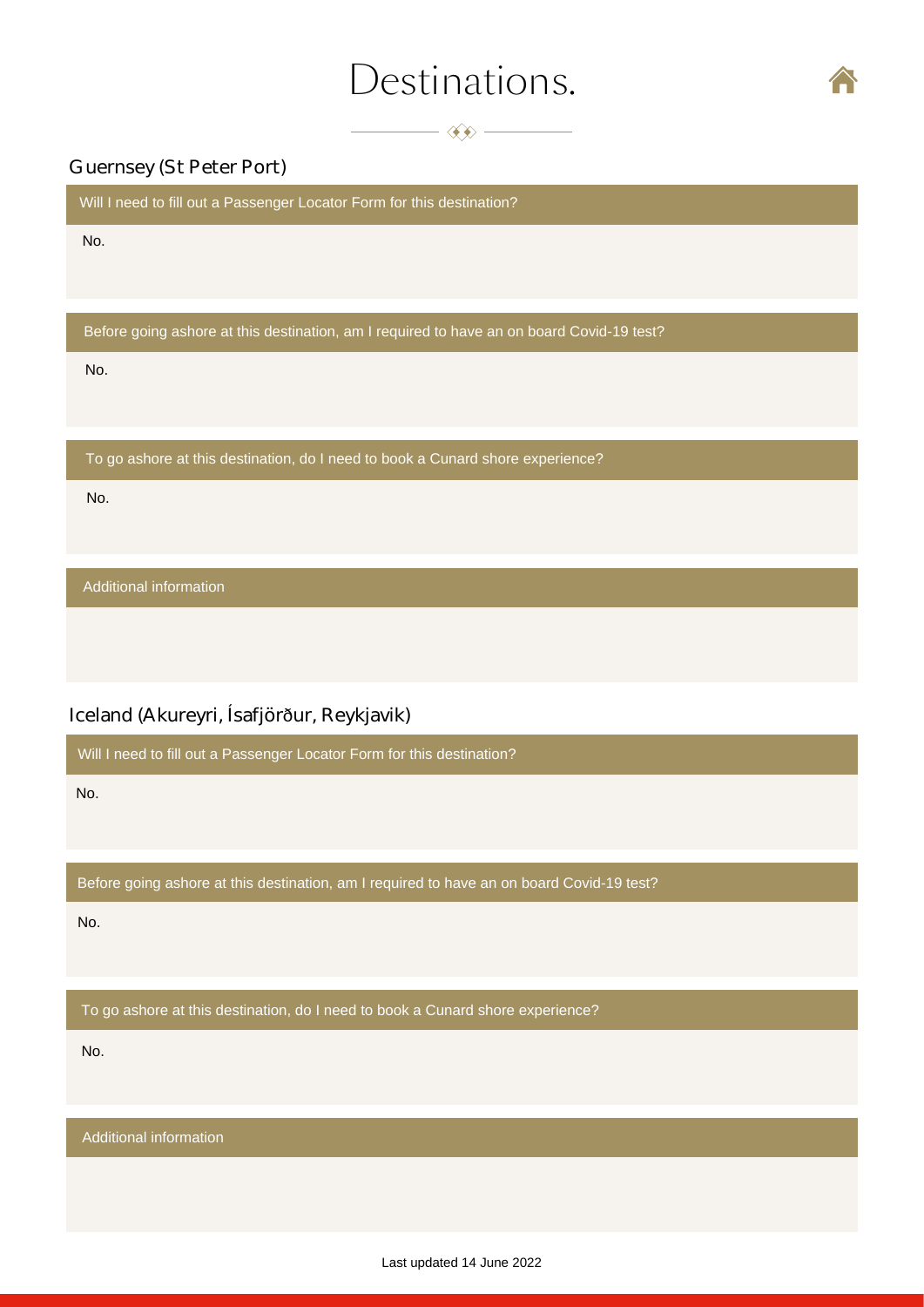$\longrightarrow$   $\iff$   $\longrightarrow$ 



### <span id="page-12-0"></span>Indonesia (Jakarta, Bali – Benoa)

Will I need to fill out a Passenger Locator Form for this destination?

We're currently monitoring the guidance for travel and will update information for this port approximately 8 weeks before departure.

Before going ashore at this destination, am I required to have an on board Covid-19 test?

Please see above.

To go ashore at this destination, do I need to book a Cunard shore experience?

Please see above.

Additional information

Italy (La Spezia, Civitavechia, Livorno, Naples, Messina Strait, Venice, Cagliari, Santa Margherita, Genoa)

Will I need to fill out a Passenger Locator Form for this destination?

No.

Before going ashore at this destination, am I required to have an on board Covid-19 test?

No.

To go ashore at this destination, do I need to book a Cunard shore experience?

No.

Additional information

For the latest embarkation requirements please visit<cunard.com/testing>

Last updated 14 June 2022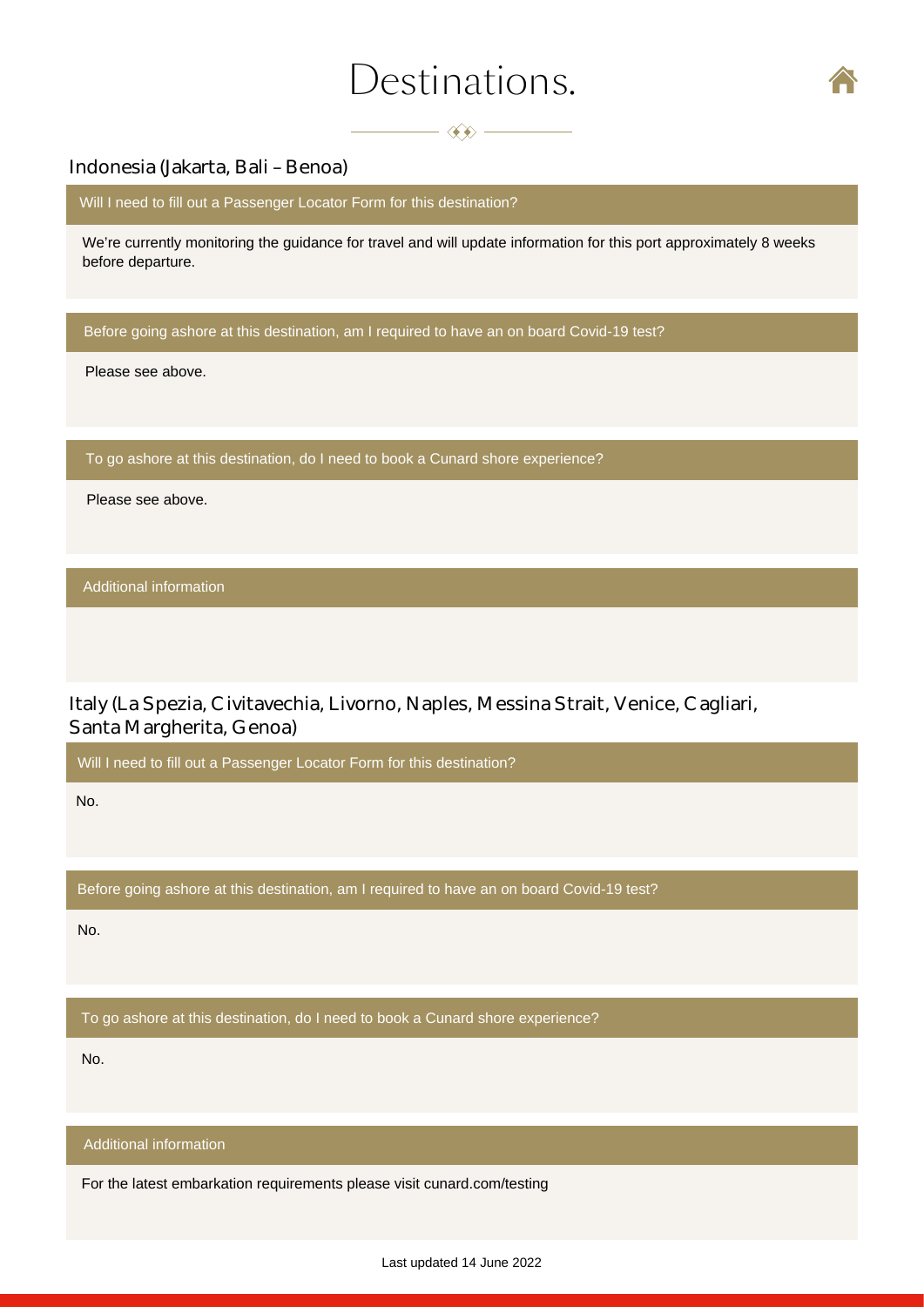$\longrightarrow$   $\ll\!\!\!\!\times$   $\longrightarrow$ 



### <span id="page-13-0"></span>Lithuania (Klaipėda)

Will I need to fill out a Passenger Locator Form for this destination?

We're currently monitoring the guidance for travel and will update information for this port approximately 8 weeks before departure.

Before going ashore at this destination, am I required to have an on board Covid-19 test?

Please see above.

To go ashore at this destination, do I need to book a Cunard shore experience?

Please see above.

Additional information

### Mexico (Manzanillo, Cabo San Lucas)

Will I need to fill out a Passenger Locator Form for this destination?

No.

Before going ashore at this destination, am I required to have an on board Covid-19 test?

No.

To go ashore at this destination, do I need to book a Cunard shore experience?

No.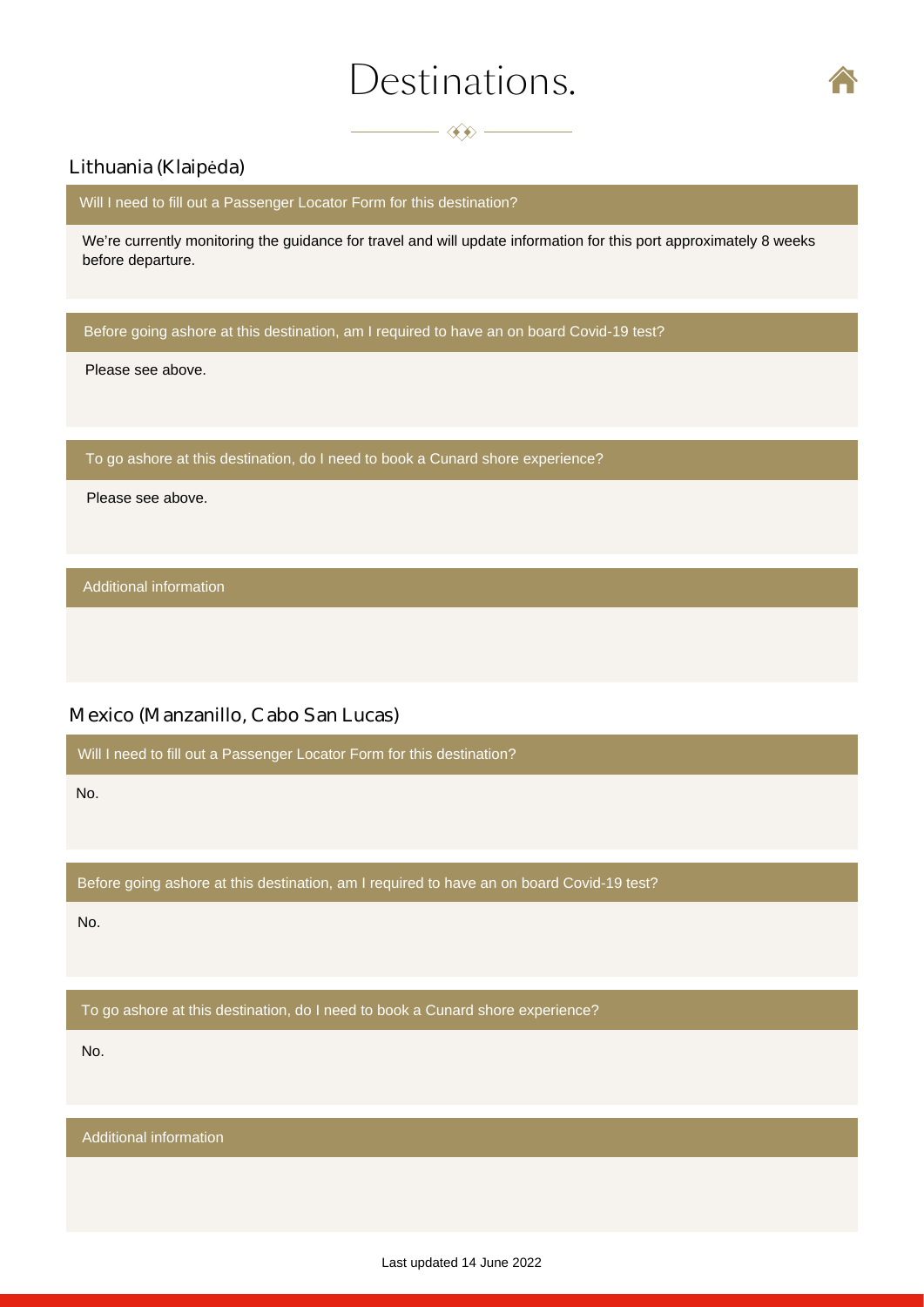$-\left\langle \!\!\left\langle \!\!\left\langle \!\!\left\langle \!\!\left\langle \!\!\left\langle x\!-\!\!\left\langle x\!-\!\!\left\langle x\!-\!\!\left\langle x\!-\!\!\left\langle x\!-\!\!\left\langle x\!-\!\!\left\langle x\!-\!\!\left\langle x\!-\!\!\left\langle x\!-\!\!\left\langle x\!-\!\!\left\langle x\!-\!\!\left\langle x\!-\!\!\left\langle x\!-\!\left\langle x\!-\!\left\langle x\!-\!\left\langle x\!-\!\left\langle x\!-\!\left\langle x\!-\!\left\langle x\!-\!\left\langle x\!-\!\left\langle x\!-\!\left\langle x\!-\!\left$ 



# <span id="page-14-0"></span>Netherlands (Rotterdam, Amsterdam)

Will I need to fill out a Passenger Locator Form for this destination?

No.

Before going ashore at this destination, am I required to have an on board Covid-19 test?

No.

To go ashore at this destination, do I need to book a Cunard shore experience?

No.

Additional information

New Zealand (Fjordland, Milford Sound, Doubtful Sound, Dusky Sound, Dunedin, Lyttelton, Wellington, Tauranga, Auckland)

Will I need to fill out a Passenger Locator Form for this destination?

We're currently monitoring the guidance for travel and will update information for this port approximately 8 weeks before departure.

Before going ashore at this destination, am I required to have an on board Covid-19 test?

Please see above.

To go ashore at this destination, do I need to book a Cunard shore experience?

Please see above.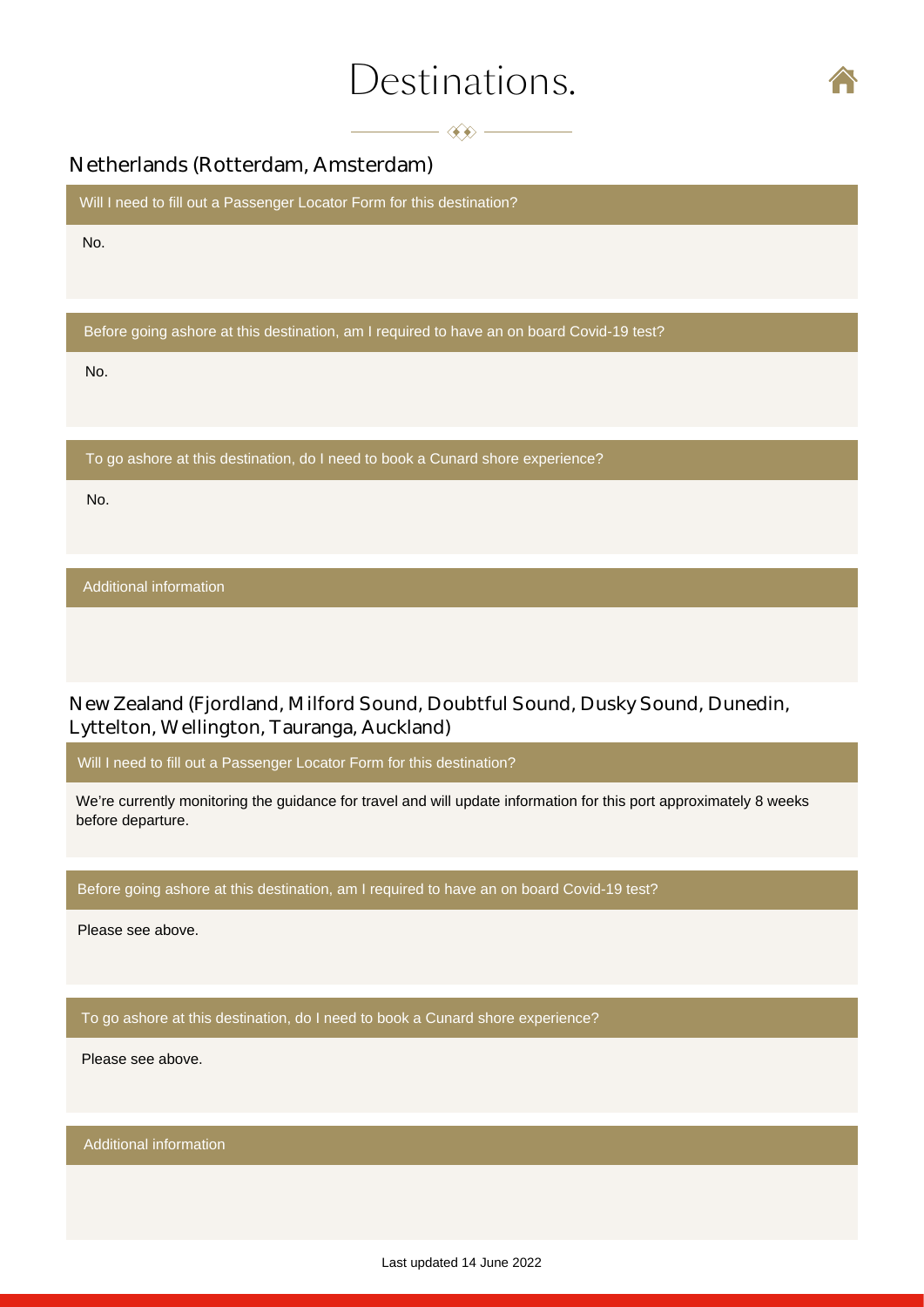

### $\longrightarrow$   $\langle \hat{\mathbf{x}} \rangle$   $\rightarrow$

<span id="page-15-0"></span>Norway (Ålesund, Tromsø, Narvik, Bergen, Olden, Innvikfjorden, Nordfjord, Stavanger, Flaam, Aurlandsfjord, Skjolden, Lustrafjorden, Haugesund, Oslo, Andalsnes, Romsdalsfjord, Trondheim)

Will I need to fill out a Passenger Locator Form for this destination?

No.

Before going ashore at this destination, am I required to have an on board Covid-19 test?

No.

To go ashore at this destination, do I need to book a Cunard shore experience?

No.

Additional information

No.

# Oman (Salalah)

Will I need to fill out a Passenger Locator Form for this destination?

We're currently monitoring the guidance for travel and will update information for this port approximately 8 weeks before departure.

Before going ashore at this destination, am I required to have an on board Covid-19 test?

Please see above.

To go ashore at this destination, do I need to book a Cunard shore experience?

Please see above.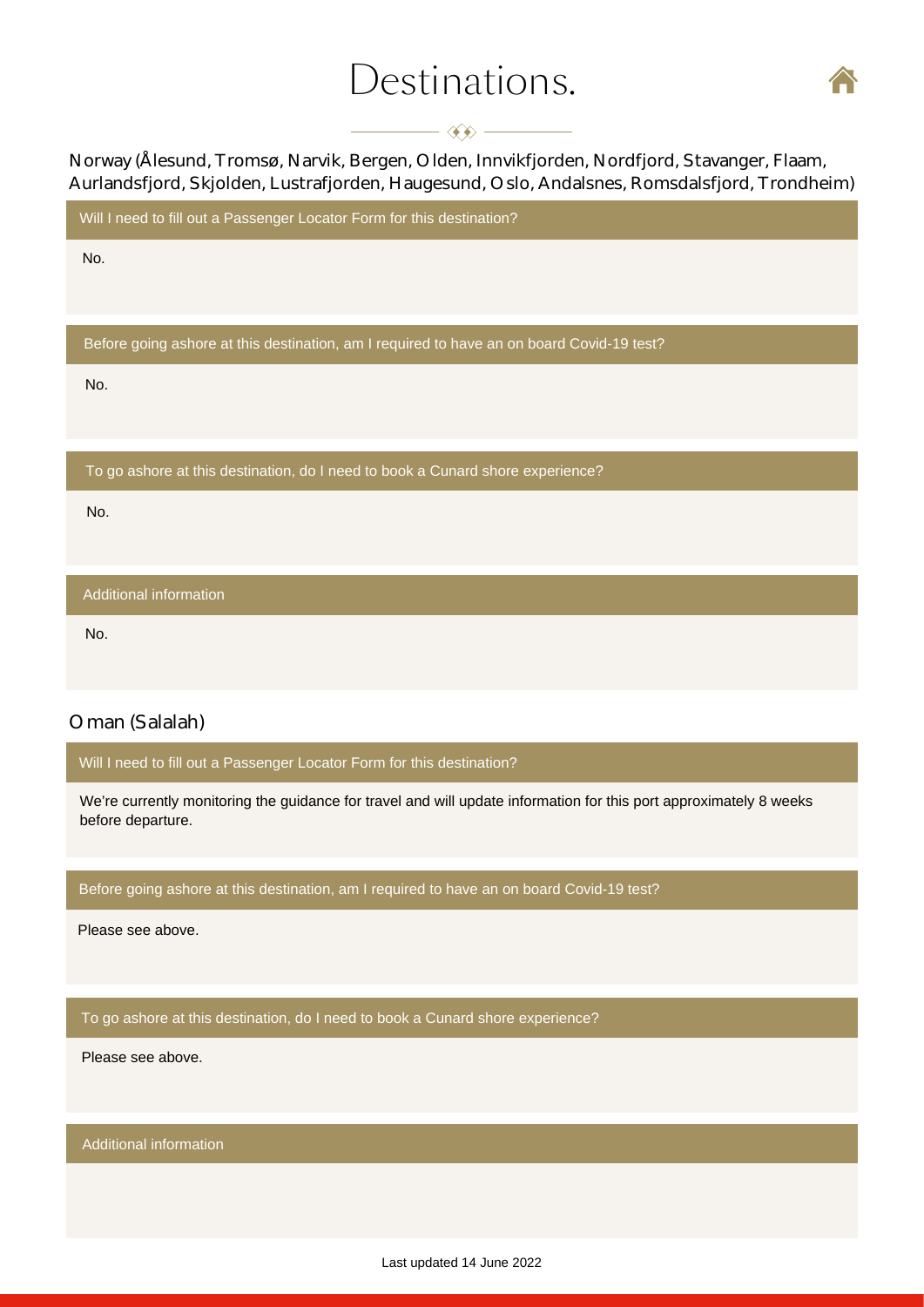$\longrightarrow$   $\bullet$   $\rightarrow$ 



### <span id="page-16-0"></span>Panama (Panama Canal)

Will I need to fill out a Passenger Locator Form for this destination?

We're currently monitoring the guidance for travel and will update information for this port approximately 8 weeks before departure.

Before going ashore at this destination, am I required to have an on board Covid-19 test?

Please see above.

To go ashore at this destination, do I need to book a Cunard shore experience?

Please see above.

Additional information

### Portugal (Madeira, Lisbon, Oporto)

Will I need to fill out a Passenger Locator Form for this destination?

No.

Before going ashore at this destination, am I required to have an on board Covid-19 test?

No.

To go ashore at this destination, do I need to book a Cunard shore experience?

No.

Additional information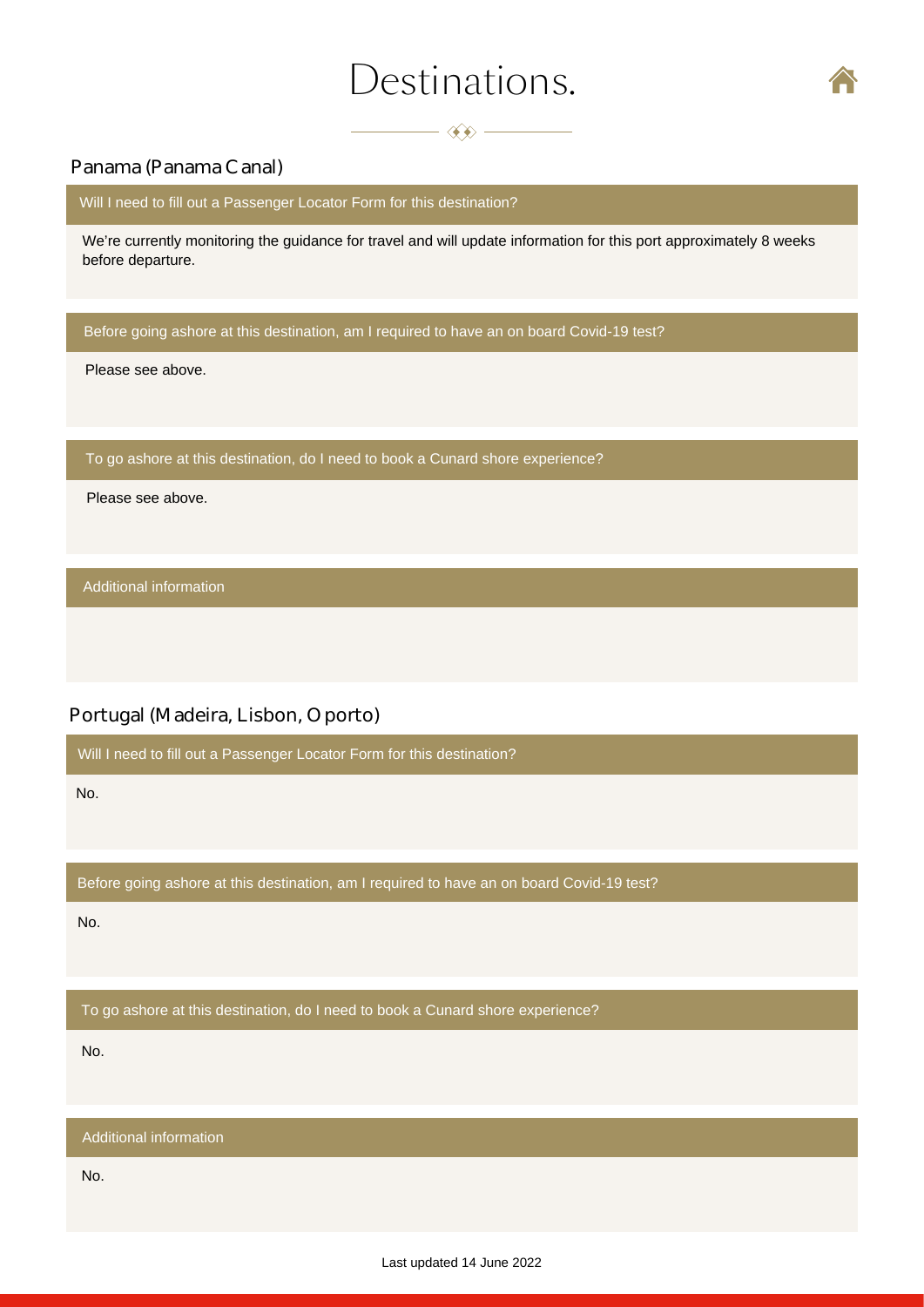$\longrightarrow$   $\bullet$   $\rightarrow$   $\rightarrow$ 



### <span id="page-17-0"></span>Saint Kitts and Nevis (Basseterre)

Will I need to fill out a Passenger Locator Form for this destination?

No.

Before going ashore at this destination, am I required to have an on board Covid-19 test?

No.

To go ashore at this destination, do I need to book a Cunard shore experience?

No.

Additional information

No.

# Saint Lucia (Castries)

Will I need to fill out a Passenger Locator Form for this destination?

No.

Before going ashore at this destination, am I required to have an on board Covid-19 test?

No.

To go ashore at this destination, do I need to book a Cunard shore experience?

Dependent on local authority at the time of sailing

Additional information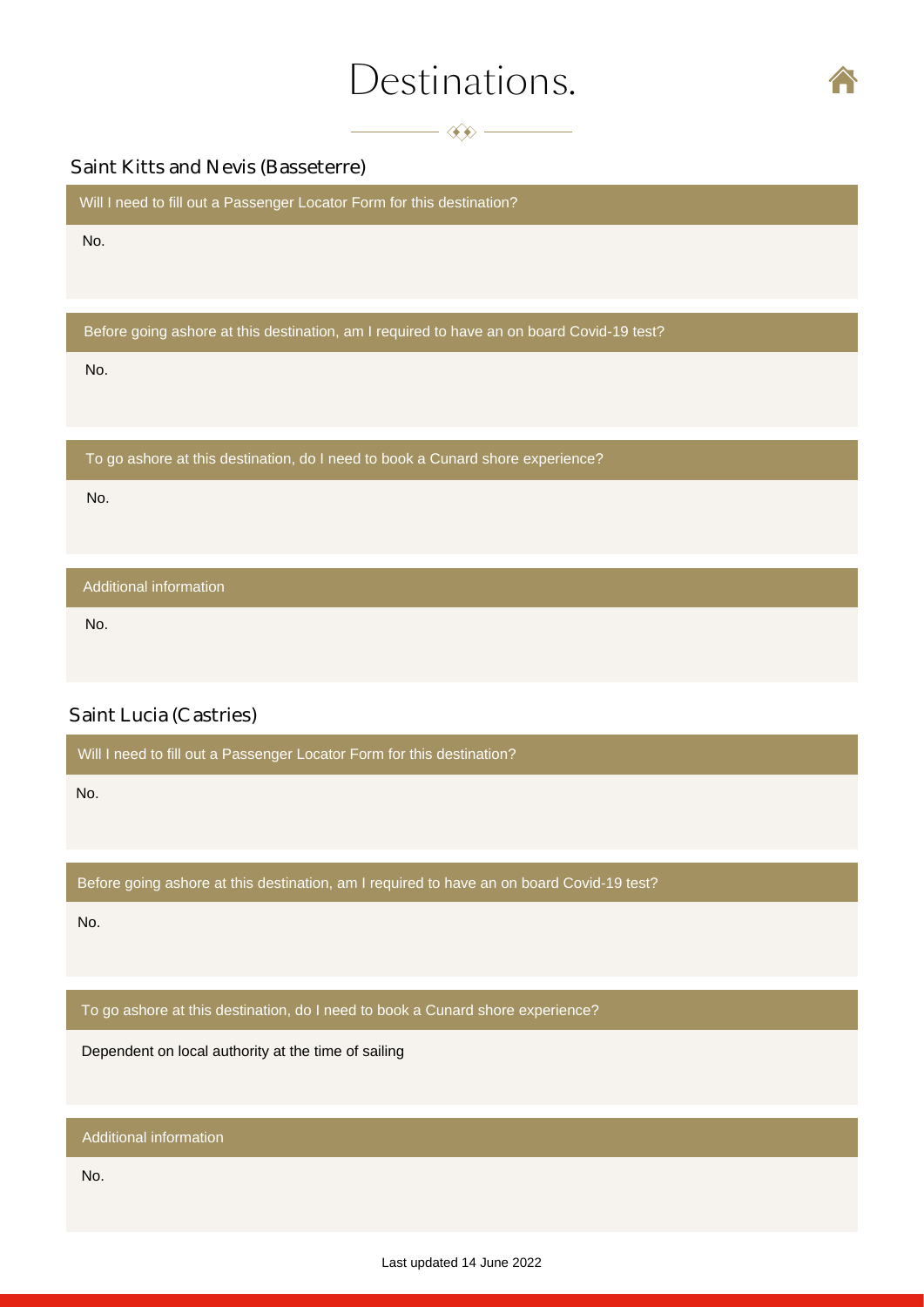$\overline{\phantom{a}}$   $\overline{\phantom{a}}$   $\overline{\phantom{a}}$   $\overline{\phantom{a}}$   $\overline{\phantom{a}}$   $\overline{\phantom{a}}$   $\overline{\phantom{a}}$   $\overline{\phantom{a}}$   $\overline{\phantom{a}}$   $\overline{\phantom{a}}$   $\overline{\phantom{a}}$   $\overline{\phantom{a}}$   $\overline{\phantom{a}}$   $\overline{\phantom{a}}$   $\overline{\phantom{a}}$   $\overline{\phantom{a}}$   $\overline{\phantom{a}}$   $\overline{\phantom{a}}$   $\overline{\$ 



### <span id="page-18-0"></span>Singapore

Will I need to fill out a Passenger Locator Form for this destination?

We're currently monitoring the guidance for travel and will update information for this port approximately 8 weeks before departure.

Before going ashore at this destination, am I required to have an on board Covid-19 test?

Please see above.

To go ashore at this destination, do I need to book a Cunard shore experience?

Please see above.

Additional information

# Sint Maarten (Philipsburg)

Will I need to fill out a Passenger Locator Form for this destination?

No.

Before going ashore at this destination, am I required to have an on board Covid-19 test?

No.

To go ashore at this destination, do I need to book a Cunard shore experience?

No.

Additional information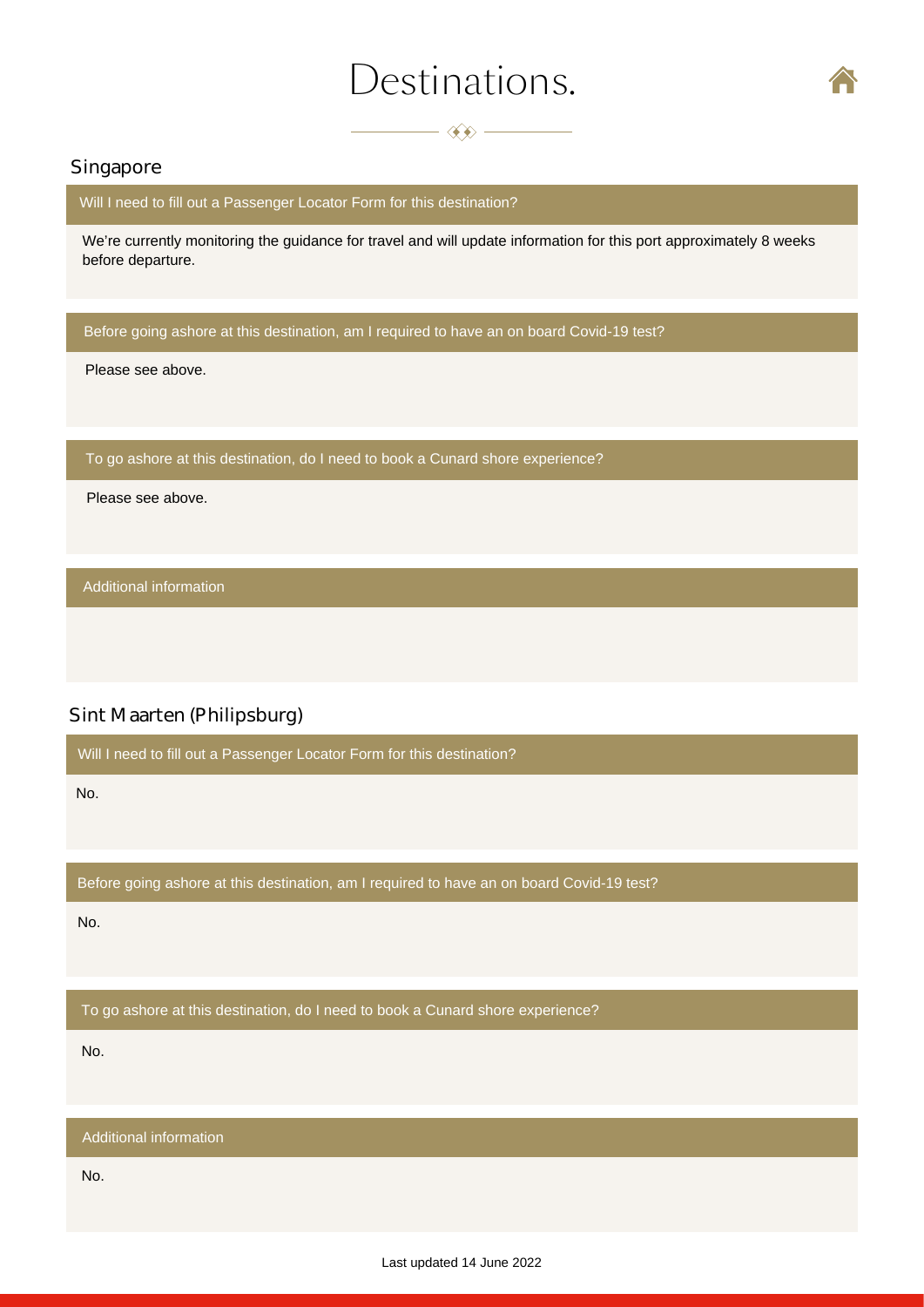$-$  K  $\gg -$ 



<span id="page-19-0"></span>Spain (Tenerife, Gran Canaria, Lanzarote, Vigo, Fuerteventura, Cádiz, La Coruña, Málaga, Cartagena, Barcelona, Palma de Mallorca, Ibiza, Valencia, Gijon, Santander, La Palma)

Will I need to fill out a Passenger Locator Form for this destination?

No.

Before going ashore at this destination, am I required to have an on board Covid-19 test?

No.

To go ashore at this destination, do I need to book a Cunard shore experience?

No.

Additional information

For the latest embarkation requirements please visit [cunard.com/testing](www.cunard.com/testing)

### Sri Lanka (Colombo)

Will I need to fill out a Passenger Locator Form for this destination?

We're currently monitoring the guidance for travel and will update information for this port approximately 8 weeks before departure.

Before going ashore at this destination, am I required to have an on board Covid-19 test?

Please see above.

To go ashore at this destination, do I need to book a Cunard shore experience?

Please see above.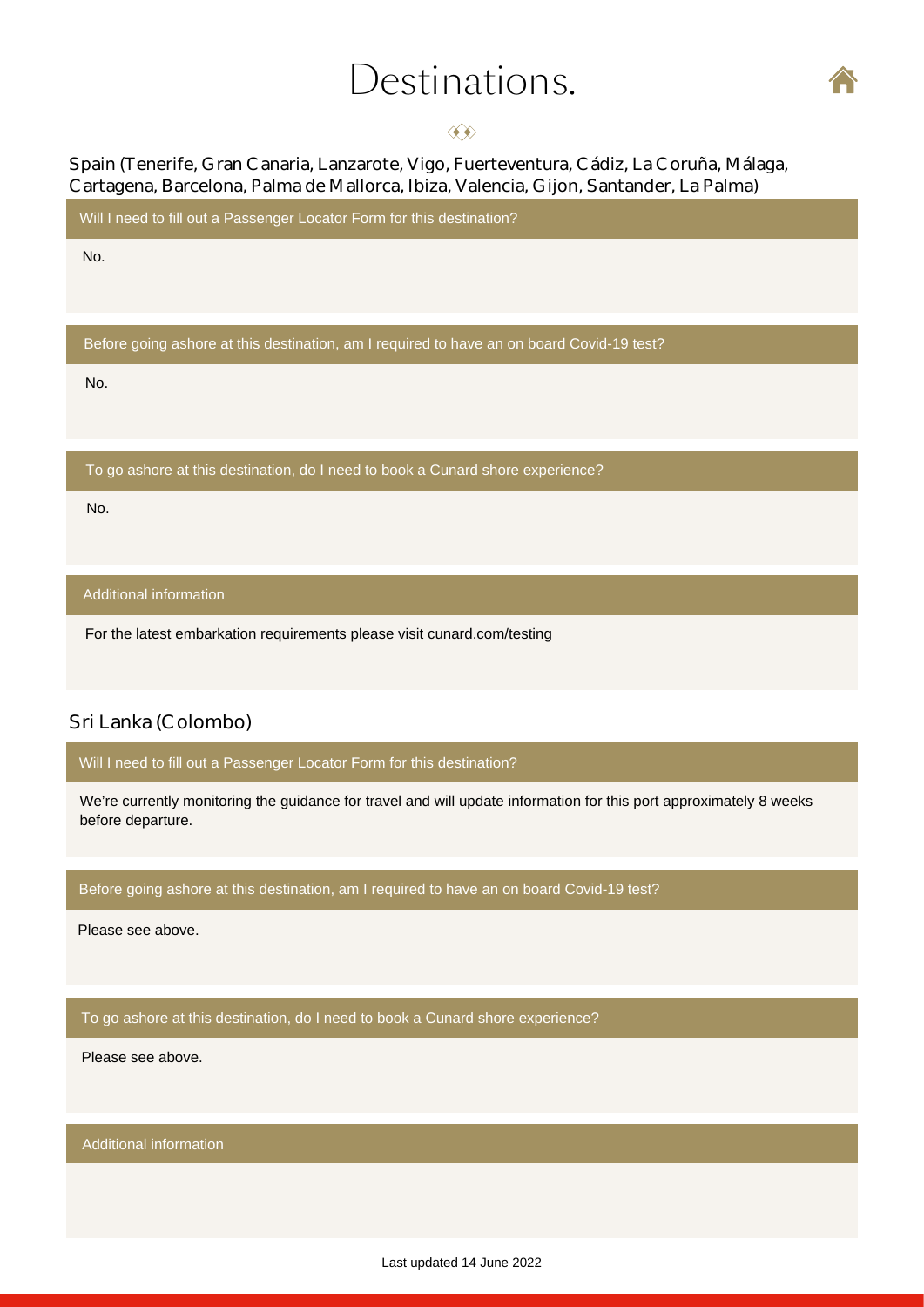$\longrightarrow$   $\bullet$   $\longrightarrow$ 



## <span id="page-20-0"></span>Sweden (Gothenburg, Visby)

Will I need to fill out a Passenger Locator Form for this destination?

No.

Before going ashore at this destination, am I required to have an on board Covid-19 test?

No.

To go ashore at this destination, do I need to book a Cunard shore experience?

No.

Additional information

### Turks and Caicos Islands (Grand Turk)

Will I need to fill out a Passenger Locator Form for this destination?

We're currently monitoring the guidance for travel and will update information for this port approximately 8 weeks before departure.

Before going ashore at this destination, am I required to have an on board Covid-19 test?

Please see above.

To go ashore at this destination, do I need to book a Cunard shore experience?

Please see above.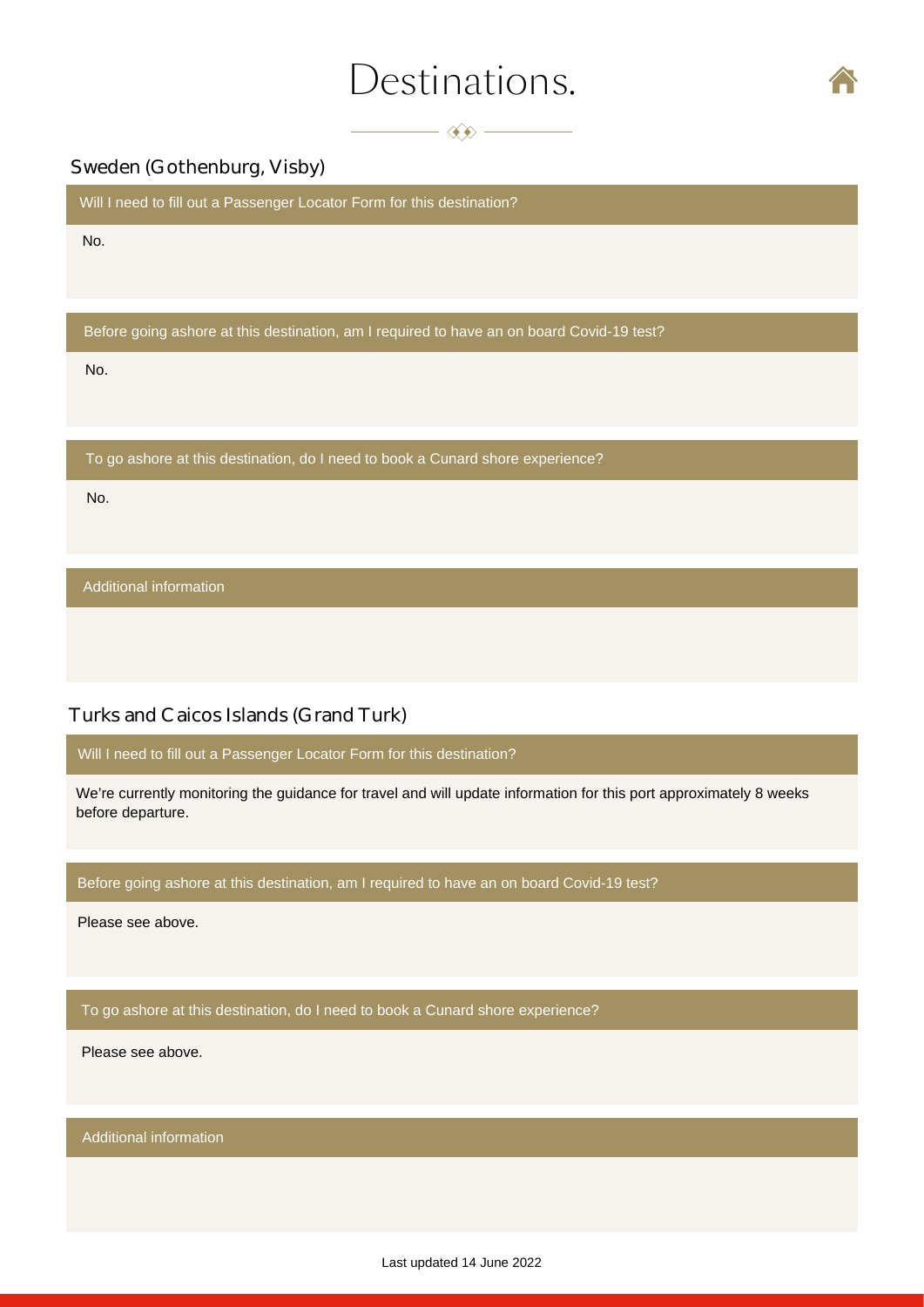$\longrightarrow$   $\bullet$   $\rightarrow$ 



## <span id="page-21-0"></span>UK (Southampton)

Will I need to fill out a Passenger Locator Form for this destination?

No.

Before going ashore at this destination, am I required to have an on board Covid-19 test?

No.

To go ashore at this destination, do I need to book a Cunard shore experience?

No.

Additional information

For the latest embarkation requirements please visit [cunard.com/testing](https://www.cunard.com/en-gb/the-cunard-experience/sailing-with-confidence/preparing-to-sail/at-the-terminal#southampton)

### USA (New York, Port Everglades, Port Canaveral, Los Angeles, San Francisco, Boston, Bar Harbor)

Will I need to fill out a Passenger Locator Form for this destination?

No.

Before going ashore at this destination, am I required to have an on board Covid-19 test?

No.

To go ashore at this destination, do I need to book a Cunard shore experience?

No.

Additional information

For the latest embarkation requirements please visi[t cunard.com/testing](www.cunard.com/testing)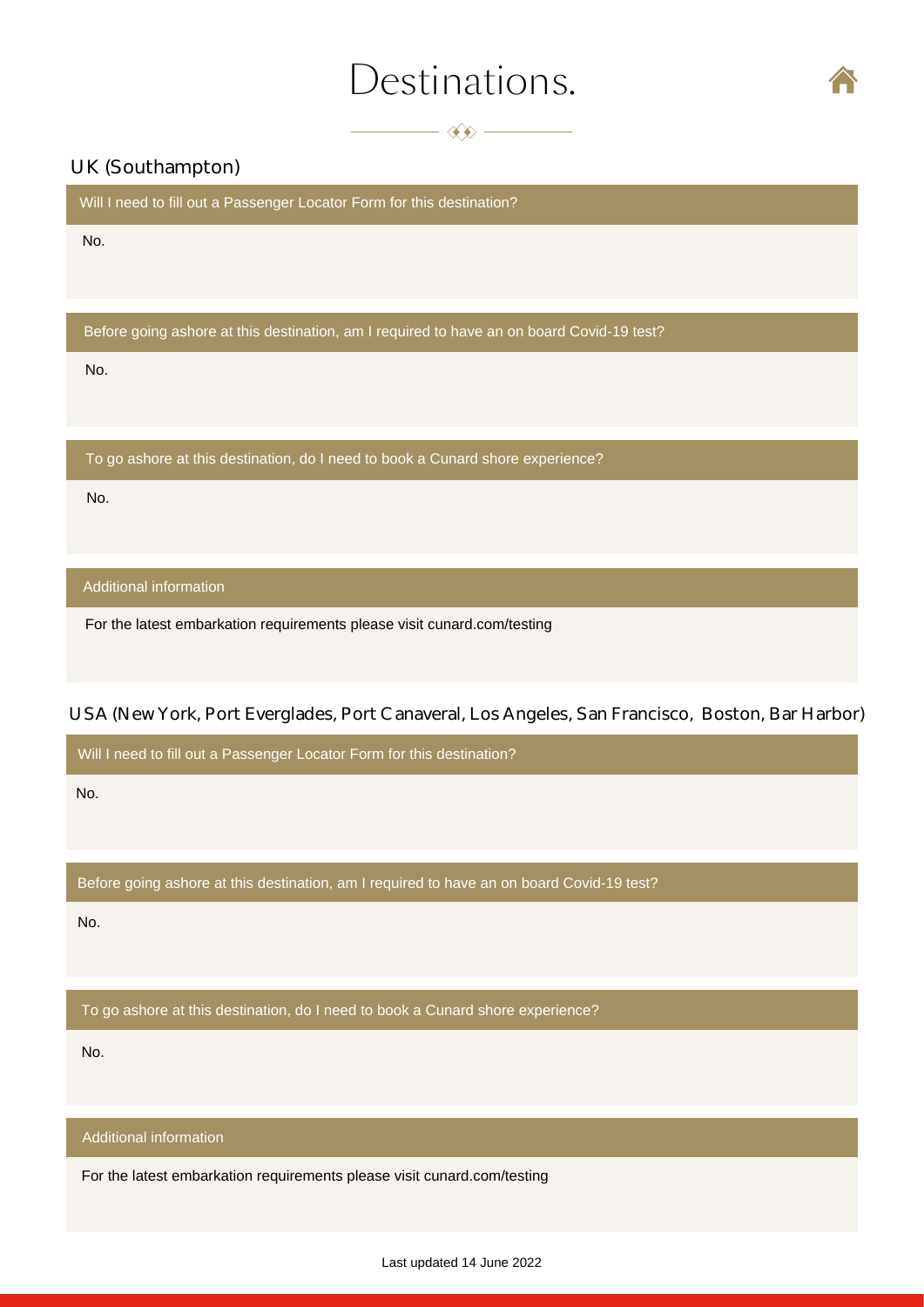

## $-\left\langle \!\!\left\langle \!\!\left\langle \!\!\left\langle \right. \!\!\left\langle \right. \right. \!\!\!\right. \left. \right. \left. \right. \right. \left. \left. \!\!\left. \right. \right. \left. \left. \right. \left. \right. \left. \left. \right. \left. \right. \left. \right. \left. \left. \right. \left. \right. \left. \left. \right. \left. \right. \left. \right. \left. \left. \right. \right. \left. \left. \right. \left. \right. \left. \left. \right. \left. \left. \right. \right. \left. \left. \right. \left. \right. \left. \left. \right. \$

<span id="page-22-0"></span>USA – Alaska (Glacier Bay, Haines, Hubbard Glacier, Juneau, Sitka, Ketchikan, Skagway, Icy Strait Point)

Will I need to fill out a Passenger Locator Form for this destination?

No.

Before going ashore at this destination, am I required to have an on board Covid-19 test?

No.

To go ashore at this destination, do I need to book a Cunard shore experience?

No.

Additional information

# Virgin Islands, British (Tortola)

Will I need to fill out a Passenger Locator Form for this destination?

No.

Before going ashore at this destination, am I required to have an on board Covid-19 test?

No.

To go ashore at this destination, do I need to book a Cunard shore experience?

No.

Additional information